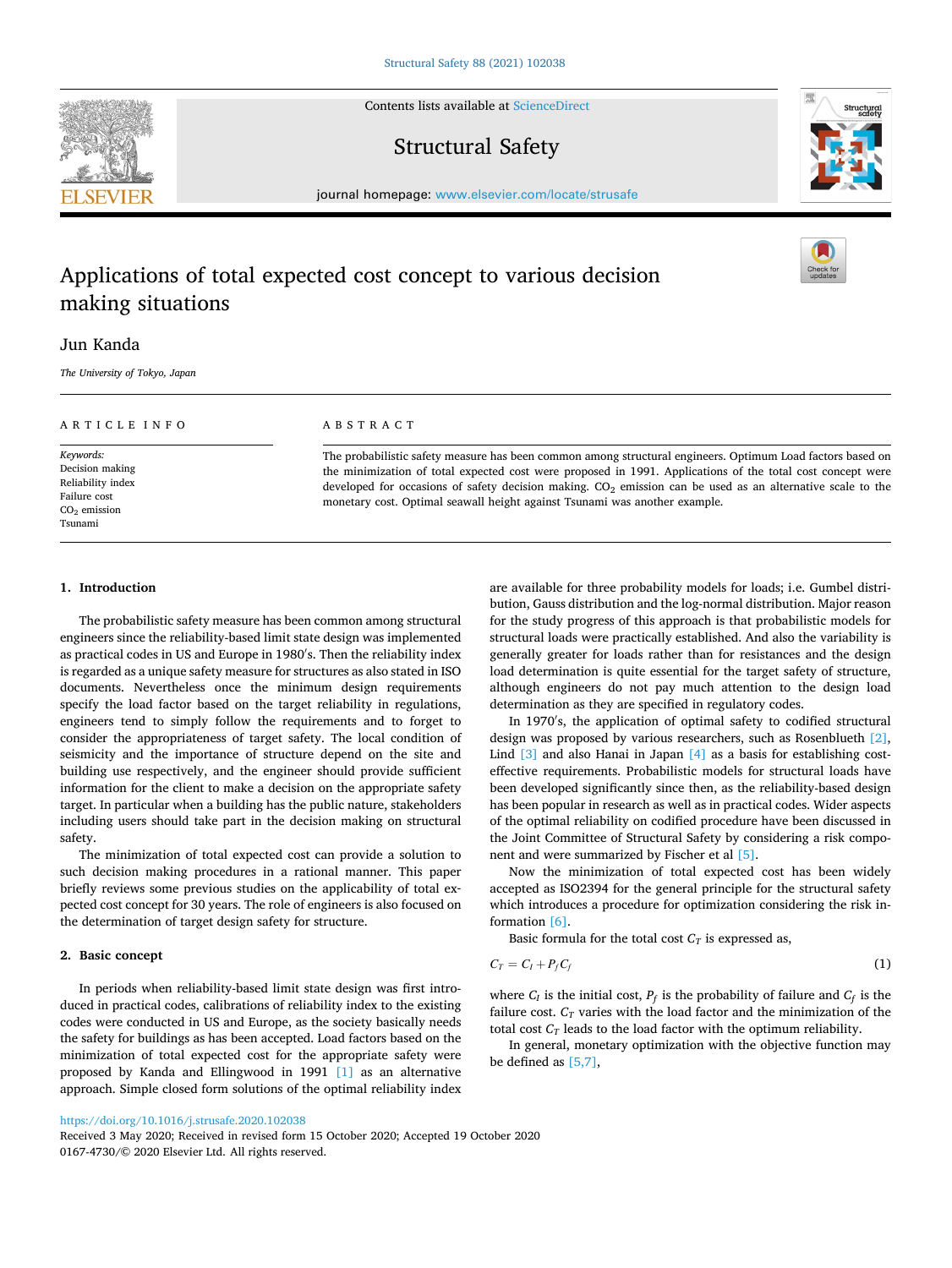<span id="page-1-0"></span>
$$
p^* = \underset{p}{arg\max} \{ Z(p) \} \tag{2}
$$

where  $Z(p)$  is the objective function composed of the benefit minus the construction cost, the obsolescence costs, the ultimate failure costs, the serviceability failure costs, the degradation costs and the maintenance costs. *p* is a vector of decision variables for these costs and the optimal decision is attained with  $p^*$ . Eq. [\(1\)](#page-0-0) is a simplified case of Eq. (2) and still useful to reflect the basic idea of cost effectiveness.

Then three parameters in Eq.  $(1)$  play an important role on the determination of optimal safety. They are the cost-up gradient, the coefficient of variation for the load and the normalized failure cost, i.e. the estimated cost due to structural failure normalized by the reference construction cost. The cost-up gradient can be obtained by estimation of construction cost with varying the safety index or the load factor. Engineers can provide such information when they conduct the structural design with varying the design load intensity. The coefficient of variation of load is basic information for probability-based design and codified load factors are implemented based on such basic information. These two parameters are generally provided in objective manner with aids of engineering and/or scientific findings. However, the third parameter, normalized failure cost is dependent rather on the subjective value of failure damage. In other words, the social, cultural or psychological factors also influence on the normalized failure cost.

#### **3. Risk communication tool**

Monetary value is most convenient to compare values of various aspects. Although the normalized failure cost parameter could include various human factors, the owner of building can finally determine the monetary value for the failure of building. Kanda and Shah examined some possible evaluations of the normalized failure cost [\[8\]](#page-2-0). One of difficulties on the evaluation of failure cost lies on the cost of the human loss and casualties. Nevertheless, the property loss is comparatively much greater than the human loss in many cases.

As a typical case further simplified relation between the normalized failure cost parameter, *g* and the optimal safety index, *β* is indicated as,

$$
\log g = \beta - 1.7 \tag{3}
$$

The normalized failure cost can be an alternative measure for the appropriate safety index for a decision maker, although at the same time the professional engineer must provide sufficient information and meanings of the normalized failure cost, which play an important role in Eq. [\(1\).](#page-0-0) Some studies on design decisions of Nuclear Power Plant indicate similar cost coefficients supporting Eq. (3) [\[9\].](#page-2-0)

Further consideration was made for a case study on the appropriate seismic safety of school gymnasium [\[10\].](#page-2-0) An enquiry was attempted in a workshop to obtain information regarding the monetary value of human life. Most school gymnasium buildings in Japan are to be used as shelter facilities when natural disaster occurs. If the building is damaged, it may not be used any more as a shelter facility. Residents near the school are likely to be occupants during the disaster and they can think how much would be the failure cost as their own matter of interests. Information for the relationship between the monetary value of human life and the cost of construction with minimum total expected cost was provided before the enquiry. Such a study and discussion could provide an alternative for the optimal structural safety from the aspect of users.

The probabilistic safety measure itself may not be easy to be discussed among stakeholders. Nevertheless, it is important for the society where structures have the optimum safety degree. The design seismic load for school gymnasium building is specified to be 1.25 times of ordinary building according to the order by the Ministry of education, culture, sports, science and technology in Japan. It is a good example to discuss the appropriateness of the seismic safety by applying the total expected cost concept. After the workshop people can accept the idea that the structural safety should be determined by the social consensus rather than simply by the regulatory minimum requirements. It may be time consuming to make a decision on each building but when a building has public nature it would be nice for the people who are involved to take part in the decision making.

The willingness to pay (WTP) approach is sometimes useful for the monetary evaluation of human life [\[11\]](#page-2-0). An alternative approach is available and quoted in ISO 2394 in terms of Life Quality Index (LQI) [\[12\]](#page-2-0). These indexes are based on rational assessment considering different situations of people and provide reasonable monetary values. Consideration of human loss and injury is essential for the design decision and contributions from ordinary people involved in the structural safety are necessary. Engineers should play a role more for the risk communication.

#### **4. CO2 emission could be an alternative measure for the cost from the environmental aspect.**

It is convenient to use the monetary value to persuade stakeholders on the appropriateness based on the minimization of total expected cost. However,  $CO<sub>2</sub>$  emission can be an alternative measure to the monetary value from the global environmental aspect. Some statistics provide the  $CO<sub>2</sub>$  emission for the construction of buildings and also the failure of buildings. As far as the ratio of structure to the whole building, the  $CO<sub>2</sub>$ emission is more than the cost, as the  $CO<sub>2</sub>$  emission is approximately proportional to the weight, while the structural cost is relatively less expensive in comparison with non-structural components and equipment. Then the optimal reliability is less for the  $CO<sub>2</sub>$  emission [\[13\].](#page-2-0) Such observation does not simply lead to the unique optimal reliability in the society, but provide useful information for the environmental conscious people.

#### **5. Influences of probabilistic load models on the optimal safety**

The log-normal distribution can be used for the load effect probability model as a typical model as studied in the reference [\[1\].](#page-2-0) It is interesting to find out the influences of tail behavior of the probability model of load effect on the optimal safety. A systematic examination was conducted by applying three extreme value distributions, i.e. Gumbel, Frechet and Weibul distributions [\[14\]](#page-2-0). The optimum reliability varies with the probability model with the same c.o.v., but differences in the load factor are rather insignificant. This result encourages use of the minimum total cost approach for practical decision making on the target safety.

### **6. Consideration of minor and major damages in addition to the collapse**

The Eq. [\(1\)](#page-0-0) is a simple formula for the total expected cost. In reality, minor damages are more likely to occur and major damages have higher probability than the collapse probability. Then the normalized failure cost parameter becomes a function of damage degree. When damage levels for the failure are introduced, Eq.[\(1\)](#page-0-0) becomes,

$$
C_T = C_I + \sum_i P_{f_i} C_{f_i} \tag{4}
$$

The subscript *i* indicates a damage level. Obviously inclusion of damage levels prior to the collapse increases the optimum safety degree [\[15,16\].](#page-2-0) Nevertheless, the contribution of damage levels to the total expected cost makes more clear views to the meanings of the minimum total cost [\[17\].](#page-2-0) The current design criteria for the seismic safety in Japan and U.S. with  $\beta = 1.5 \sim 2$  for 50 years roughly correspond to the optimum target [\[1\]](#page-2-0), but when expected cost for minor and major damages, the optimum target safety becomes much higher. Regulatory requirements are always the minimum requirements for the structural safety, but engineers can encourage the client to increase the safety by consideration of damage stages before the ultimate limit state.